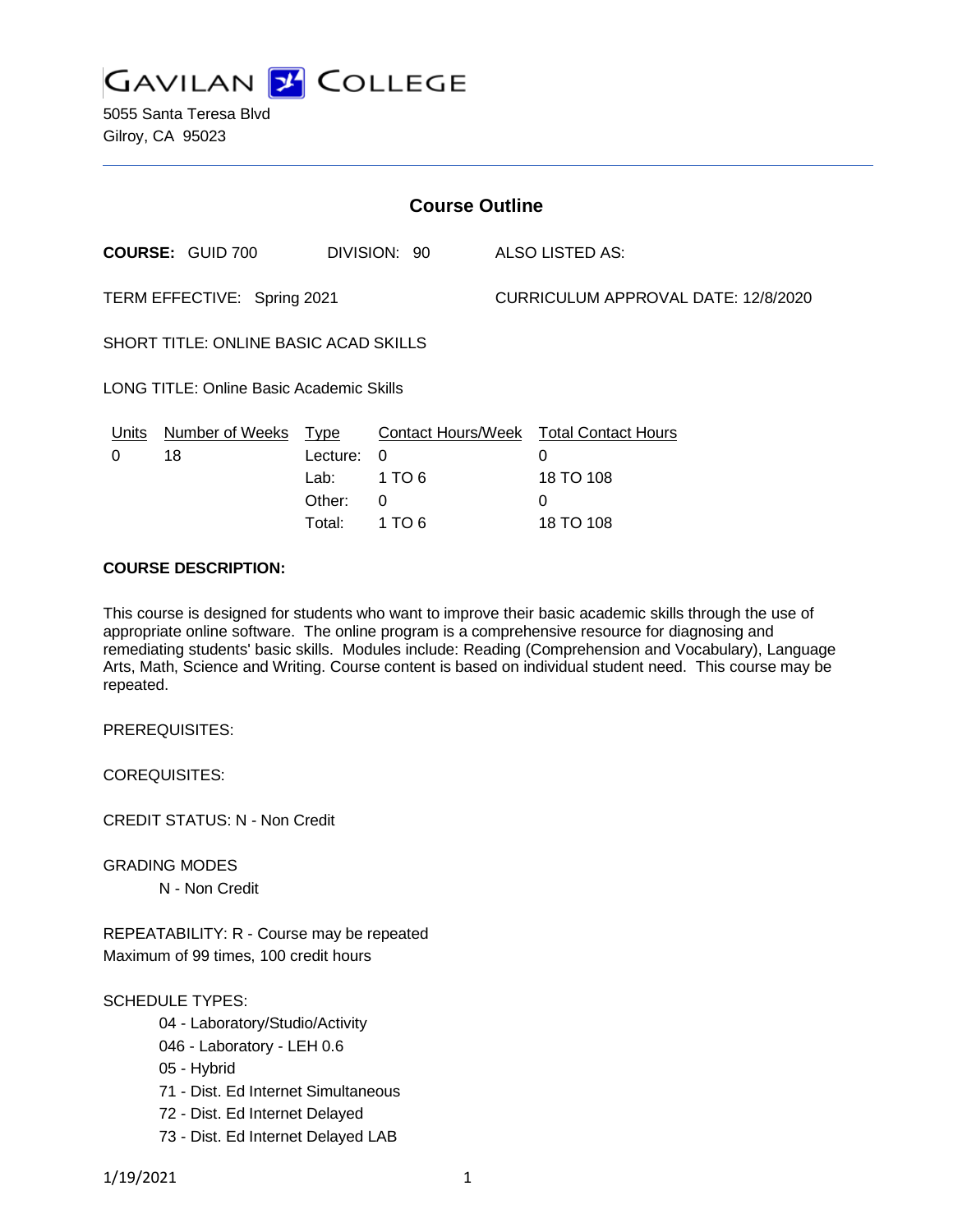736 - Dist. Ed Internet LAB-LEH 0.6

### **STUDENT LEARNING OUTCOMES:**

By the end of this course, a student should:

- 1. Identify their strengths and weaknesses in basic academic areas.
- 2. Practice and evaluate activities related to their individual academic areas of need.
- 3. Demonstrate increased proficiency in basic academic subjects.

#### **CONTENT, STUDENT PERFORMANCE OBJECTIVES, OUT-OF-CLASS ASSIGNMENTS**

Curriculum Approval Date: 12/8/2020 - **DE MODIFICATION ONLY**

1-54 Hours

The course content is individualized for each student every semester. Basic academic skill deficits are remediated through individualized

computer instruction. Specific goals and percentages for progress are set for each student in their Student Educational Contract (SEC). As outlined in the SEC, the student will demonstrate measurable

progress in improving basic academic skills, to include:

- 1. Language Arts (Beginning, Levels A, B & C),
- 2. Math (Beginning, Levels A,B & C, Basic, Intermediate, Algebra),
- 3. Reading Vocabulary (Levels
- A, B & C)
- 4. Reading Comprehension (Lower Level, Levels A, B & C, Reading)
- 4. Writing,
- 5. Information Skills,
- 6. Science (Levels I & II)

SPO: The student will complete the various academic modules

according to his or her individual needs.

### **METHODS OF INSTRUCTION:**

The online program includes: Pretests, Posttests, Quizzes, Thinking Skills Lessons, Additional Review and Practice, and Demonstration. Weekly student use of the software program. Pre- and post- assessment activities will be analyzed by the instructor, and the student will be given feedback on his or her progress.

### **METHODS OF EVALUATION:**

Percent of total grade: 5.00 % Percent range of total grade: 5 % to 10 % Other: Student Educational Contract - student self-report Other methods of evaluation Percent of total grade: 90.00 % Pre-Post Tests from online reports Percent range of total grade: 90 % to 95 %

### **REPRESENTATIVE TEXTBOOKS:**

n/a